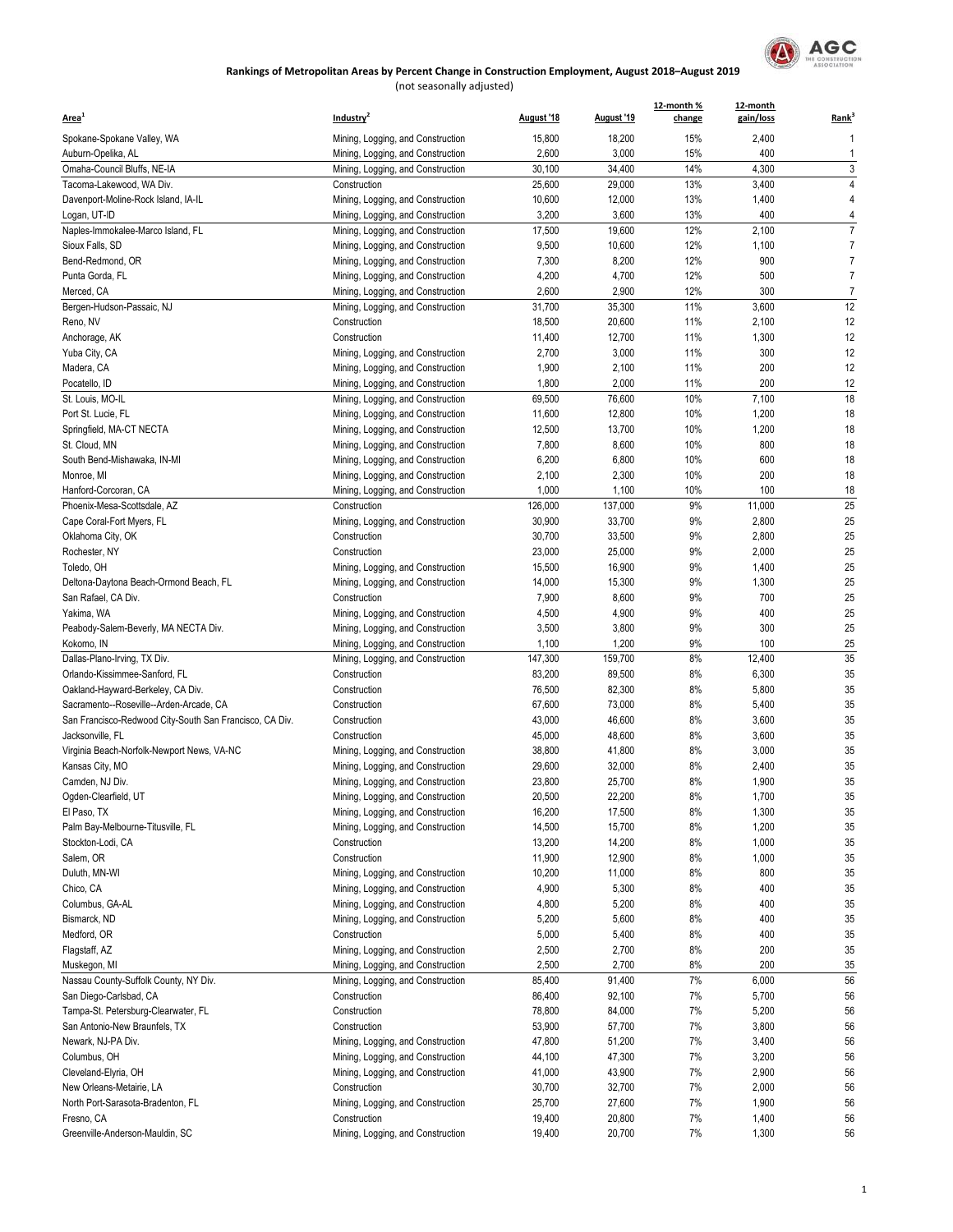

| Area <sup>1</sup>                                   | Industry <sup>2</sup>                                                  | August '18     | August '19     | 12-month %<br>change | 12-month<br>gain/loss | Rank <sup>3</sup> |
|-----------------------------------------------------|------------------------------------------------------------------------|----------------|----------------|----------------------|-----------------------|-------------------|
| Lake County-Kenosha County, IL-WI Div.              | Construction                                                           | 16,400         | 17,600         | 7%                   | 1,200                 | 56                |
| Bridgeport-Stamford-Norwalk, CT NECTA               | Mining, Logging, and Construction                                      | 13,200         | 14,100         | 7%                   | 900                   | 56                |
| Portland-South Portland, ME NECTA                   | Mining, Logging, and Construction                                      | 10,500         | 11,200         | 7%                   | 700                   | 56                |
| Myrtle Beach-Conway-North Myrtle Beach, SC-NC       | Mining, Logging, and Construction                                      | 10,300         | 11,000         | 7%                   | 700                   | 56                |
| Appleton, WI                                        | Mining, Logging, and Construction                                      | 9,700          | 10,400         | 7%                   | 700                   | 56                |
| Huntsville, AL                                      | Mining, Logging, and Construction                                      | 8,800          | 9,400          | 7%                   | 600                   | 56                |
| Santa Maria-Santa Barbara, CA                       | Construction                                                           | 9,000          | 9,600          | 7%                   | 600                   | 56                |
| Lubbock, TX                                         | Mining, Logging, and Construction                                      | 8,600          | 9,200          | 7%                   | 600                   | 56                |
| Barnstable Town, MA NECTA                           | Mining, Logging, and Construction                                      | 7,000          | 7,500          | 7%                   | 500                   | 56                |
| Prescott, AZ                                        | Mining, Logging, and Construction                                      | 6,000          | 6,400          | 7%                   | 400                   | 56                |
| Elkhart-Goshen, IN                                  | Mining, Logging, and Construction                                      | 4,100          | 4,400          | 7%                   | 300                   | 56                |
| Laredo, TX                                          | Mining, Logging, and Construction                                      | 4,100          | 4,400          | 7%                   | 300                   | 56                |
| Mount Vernon-Anacortes, WA                          | Mining, Logging, and Construction                                      | 4,500          | 4,800          | 7%                   | 300                   | 56                |
| Bloomington, IN                                     | Mining, Logging, and Construction                                      | 2,900          | 3,100          | 7%                   | 200                   | 56                |
| Los Angeles-Long Beach-Glendale, CA Div.            | Construction                                                           | 148,400        | 158,000        | 6%                   | 9,600                 | 81                |
| Las Vegas-Henderson-Paradise, NV                    | Construction                                                           | 65,700         | 69,900         | 6%                   | 4,200                 | 81                |
| Louisville/Jefferson County, KY-IN                  | Mining, Logging, and Construction                                      | 30,900         | 32,600         | 6%                   | 1,700                 | 81                |
| Wilmington, DE-MD-NJ Div.                           | Mining, Logging, and Construction                                      | 17,400         | 18,400         | 6%                   | 1,000                 | 81                |
| Santa Rosa, CA                                      | Construction                                                           | 15,900         | 16,800         | 6%                   | 900                   | 81                |
| Delaware County, PA                                 | Mining, Logging, and Construction                                      | 12,300         | 13,000         | 6%                   | 700                   | 81                |
| Asheville, NC                                       | Mining, Logging, and Construction                                      | 10,100         | 10,700         | 6%                   | 600                   | 81                |
| Winston-Salem, NC                                   | Mining, Logging, and Construction                                      | 10,900         | 11,500         | 6%                   | 600                   | 81                |
| Ocala, FL                                           | Mining, Logging, and Construction                                      | 7,900          | 8,400          | 6%                   | 500                   | 81                |
| Cedar Rapids, IA                                    | Mining, Logging, and Construction                                      | 8,500          | 9,000          | 6%                   | 500                   | 81                |
| Lake Havasu City-Kingman, AZ                        | Mining, Logging, and Construction                                      | 3,300          | 3,500          | 6%                   | 200                   | 81                |
| Waterbury, CT NECTA                                 | Mining, Logging, and Construction                                      | 3,100          | 3,300          | 6%                   | 200                   | 81                |
| Bangor, ME NECTA                                    | Construction                                                           | 3,500          | 3,700          | 6%                   | 200                   | 81                |
| Kingston, NY                                        | Mining, Logging, and Construction                                      | 3,200          | 3,400          | 6%                   | 200                   | 81                |
| Greenville, NC                                      | Mining, Logging, and Construction                                      | 3,500          | 3,700          | 6%                   | 200                   | 81                |
| Albany, OR                                          | Construction                                                           | 3,200          | 3,400          | 6%                   | 200                   | 81                |
| Racine, WI                                          | Mining, Logging, and Construction                                      | 3,400          | 3,600          | 6%                   | 200                   | 81                |
| Sierra Vista-Douglas, AZ                            | Mining, Logging, and Construction                                      | 1,700          | 1,800          | 6%                   | 100                   | 81                |
| Lewiston, ID-WA                                     | Construction                                                           | 1,600          | 1,700          | 6%<br>6%             | 100<br>100            | 81<br>81          |
| Muncie, IN<br>Lynn-Saugus-Marblehead, MA NECTA Div. | Mining, Logging, and Construction<br>Mining, Logging, and Construction | 1,700<br>1,600 | 1,800<br>1,700 | 6%                   | 100                   | 81                |
| Dover-Durham, NH-ME NECTA                           | Mining, Logging, and Construction                                      | 1,800          | 1,900          | 6%                   | 100                   | 81                |
| Corvallis, OR                                       | Mining, Logging, and Construction                                      | 1,600          | 1,700          | 6%                   | 100                   | 81                |
| Bloomsburg-Berwick, PA                              | Mining, Logging, and Construction                                      | 1,600          | 1,700          | 6%                   | 100                   | 81                |
| Cleveland, TN                                       | Mining, Logging, and Construction                                      | 1,800          | 1,900          | 6%                   | 100                   | 81                |
| Atlanta-Sandy Springs-Roswell, GA                   | Construction                                                           | 127,600        | 133,700        | 5%                   | 6,100                 | 106               |
| Minneapolis-St. Paul-Bloomington, MN-WI             | Mining, Logging, and Construction                                      | 90,900         | 95,000         | 5%                   | 4,100                 | 106               |
| Pittsburgh, PA                                      | Construction                                                           | 63,000         | 66,000         | 5%                   | 3,000                 | 106               |
| Orange-Rockland-Westchester, NY                     | Mining, Logging, and Construction                                      | 45,900         | 48,000         | 5%                   | 2,100                 | 106               |
| West Palm Beach-Boca Raton-Delray Beach, FL Div.    | Construction                                                           | 38,100         | 39,900         | $5\%$                | 1,800                 | 106               |
| Provo-Orem, UT                                      | Mining, Logging, and Construction                                      | 25,700         | 27,100         | 5%                   | 1,400                 | 106               |
| Des Moines-West Des Moines, IA                      | Mining, Logging, and Construction                                      | 22,100         | 23,200         | 5%                   | 1,100                 | 106               |
| Colorado Springs, CO                                | Mining, Logging, and Construction                                      | 18,500         | 19,500         | 5%                   | 1,000                 | 106               |
| Charleston-North Charleston, SC                     | Mining, Logging, and Construction                                      | 22,100         | 23,100         | 5%                   | 1,000                 | 106               |
| Oxnard-Thousand Oaks-Ventura, CA                    | Construction                                                           | 17,100         | 18,000         | 5%                   | 900                   | 106               |
| Tucson, AZ                                          | Construction                                                           | 17,100         | 17,900         | 5%                   | 800                   | 106               |
| Lakeland-Winter Haven, FL                           | Mining, Logging, and Construction                                      | 13,700         | 14,400         | 5%                   | 700                   | 106               |
| Philadelphia City, PA                               | Mining, Logging, and Construction                                      | 12,800         | 13,500         | 5%                   | 700                   | 106               |
| Lowell-Billerica-Chelmsford, MA-NH NECTA Div.       | Mining, Logging, and Construction                                      | 9,700          | 10,200         | 5%                   | 500                   | 106               |
| Tallahassee, FL                                     | Mining, Logging, and Construction                                      | 8,600          | 9,000          | 5%                   | 400                   | 106               |
| Savannah, GA                                        | Mining, Logging, and Construction                                      | 8,400          | 8,800          | 5%                   | 400                   | 106               |
| Dutchess County-Putnam County, NY Div.              | Mining, Logging, and Construction                                      | 8,600          | 9,000          | 5%                   | 400                   | 106               |
| Spartanburg, SC                                     | Mining, Logging, and Construction                                      | 7,600          | 8,000          | 5%                   | 400                   | 106               |
| St. George, UT                                      | Mining, Logging, and Construction                                      | 8,000          | 8,400          | 5%                   | 400                   | 106               |
| Salinas, CA                                         | Construction                                                           | 6,600          | 6,900          | 5%                   | 300                   | 106               |
| Boulder, CO                                         | Mining, Logging, and Construction                                      | 5,900          | 6,200          | 5%                   | 300                   | 106               |
| Coeur d'Alene, ID                                   | Construction                                                           | 5,800          | 6,100          | 5%                   | 300                   | 106               |
| Rockford, IL                                        | Mining, Logging, and Construction                                      | 5,800          | 6,100          | 5%                   | 300                   | 106               |
| Flint, MI                                           | Mining, Logging, and Construction                                      | 6,200          | 6,500          | 5%                   | 300                   | 106               |
| Fayetteville, NC                                    | Mining, Logging, and Construction                                      | 5,700          | 6,000          | 5%                   | 300                   | 106               |
| Redding, CA                                         | Mining, Logging, and Construction                                      | 3,700          | 3,900          | 5%                   | 200                   | 106               |
| Norwich-New London-Westerly, CT-RI NECTA            | Mining, Logging, and Construction                                      | 4,100          | 4,300          | 5%                   | 200                   | 106               |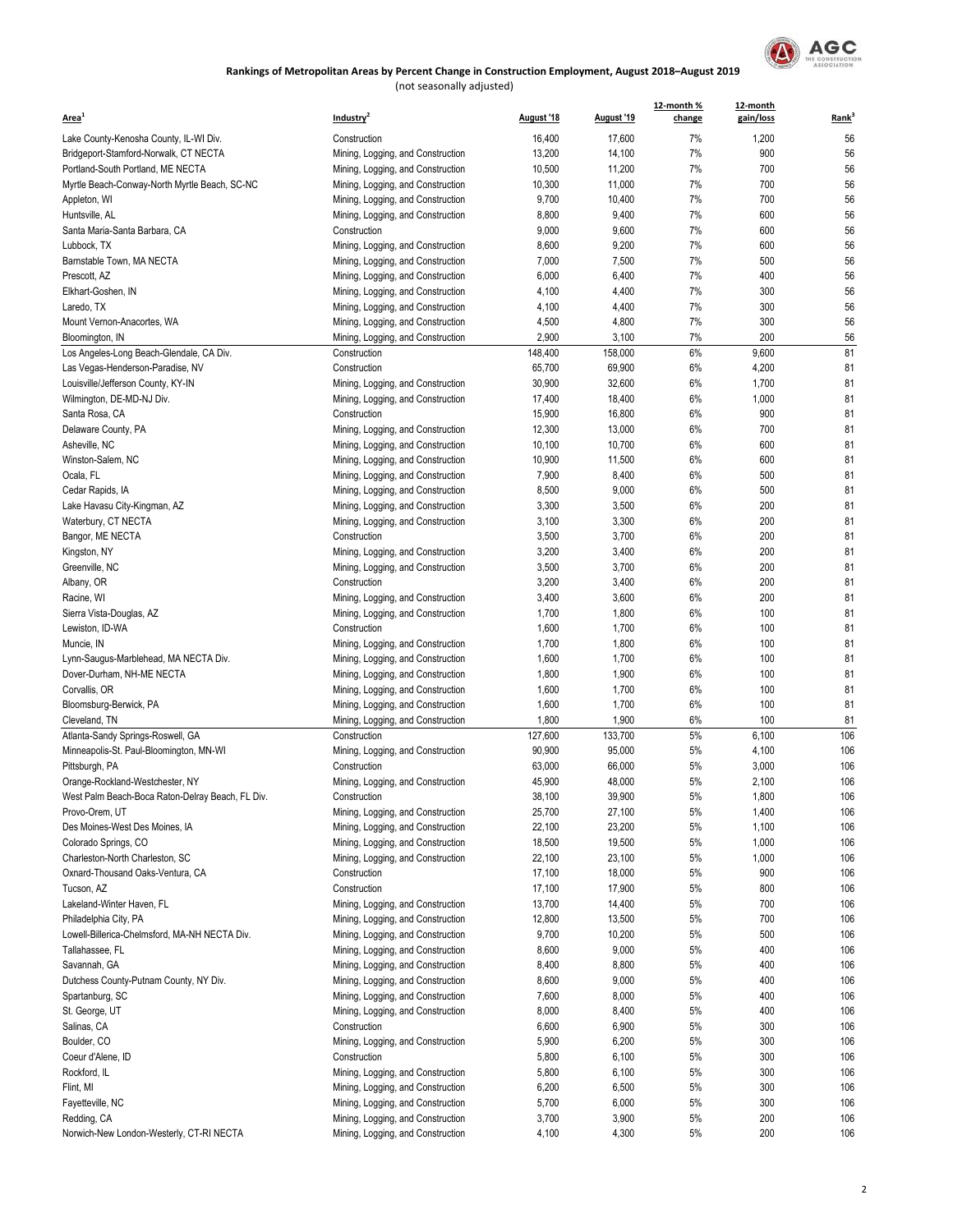

| Area <sup>1</sup>                                           | Industry <sup>2</sup>                                                  | August '18      | August '19      | 12-month %<br>change | 12-month<br>gain/loss | Rank <sup>3</sup> |
|-------------------------------------------------------------|------------------------------------------------------------------------|-----------------|-----------------|----------------------|-----------------------|-------------------|
| Sebastian-Vero Beach, FL                                    | Mining, Logging, and Construction                                      | 4,400           | 4,600           | 5%                   | 200                   | 106               |
| Kahului-Wailuku-Lahaina, HI                                 | Mining, Logging, and Construction                                      | 4,100           | 4,300           | 5%                   | 200                   | 106               |
| Janesville-Beloit, WI                                       | Mining, Logging, and Construction                                      | 3,800           | 4,000           | 5%                   | 200                   | 106               |
| Columbus, IN                                                | Mining, Logging, and Construction                                      | 2,000           | 2,100           | 5%                   | 100                   | 106               |
| Michigan City-La Porte, IN                                  | Mining, Logging, and Construction                                      | 2,200           | 2,300           | 5%                   | 100                   | 106               |
| Pittsfield, MA NECTA                                        | Mining, Logging, and Construction                                      | 2,200           | 2,300           | 5%                   | 100                   | 106               |
| Lima, OH                                                    | Mining, Logging, and Construction                                      | 2,200           | 2,300           | 5%                   | 100                   | 106               |
| Gettysburg, PA                                              | Mining, Logging, and Construction                                      | 1,900           | 2,000           | 5%                   | 100                   | 106               |
| Northern Virginia, VA                                       | Mining, Logging, and Construction                                      | 78,400          | 81,600          | 4%                   | 3,200                 | 141               |
| Miami-Miami Beach-Kendall, FL Div.                          | Construction                                                           | 52,200          | 54,500          | 4%                   | 2,300                 | 141               |
| Montgomery County-Bucks County-Chester County, PA Div.      | Mining, Logging, and Construction                                      | 55,500          | 57,800          | 4%                   | 2,300                 | 141               |
| Cincinnati, OH-KY-IN                                        | Mining, Logging, and Construction                                      | 49,000          | 51,000          | 4%                   | 2,000                 | 141               |
| Birmingham-Hoover, AL                                       | Construction                                                           | 28,500          | 29,600          | 4%                   | 1,100                 | 141               |
| Detroit-Dearborn-Livonia, MI Div.                           | Mining, Logging, and Construction                                      | 24,600          | 25,500          | 4%                   | 900                   | 141               |
| Kansas City, KS                                             | Mining, Logging, and Construction                                      | 21,900          | 22,700          | 4%                   | 800                   | 141               |
| Madison, WI                                                 | Mining, Logging, and Construction                                      | 19,200          | 19,900          | 4%                   | 700                   | 141               |
| Elgin, IL Div.                                              | Construction                                                           | 15,300          | 15,900          | 4%                   | 600                   | 141               |
| Fayetteville-Springdale-Rogers, AR-MO                       | Mining, Logging, and Construction                                      | 11,800          | 12,300          | 4%                   | 500                   | 141               |
| Fort Collins, CO                                            | Mining, Logging, and Construction                                      | 12,000          | 12,500          | 4%                   | 500                   | 141               |
| Dayton, OH                                                  | Mining, Logging, and Construction                                      | 13,800          | 14,300          | 4%                   | 500                   | 141               |
| Chattanooga, TN-GA                                          | Mining, Logging, and Construction                                      | 11,400          | 11,900          | 4%                   | 500                   | 141               |
| Kennewick-Richland, WA                                      | Mining, Logging, and Construction                                      | 9,700           | 10,100          | 4%                   | 400                   | 141               |
| Eugene, OR                                                  | Construction                                                           | 7,700           | 8,000           | 4%                   | 300                   | 141               |
| Santa Cruz-Watsonville, CA                                  | Mining, Logging, and Construction                                      | 4,500           | 4,700           | 4%                   | 200                   | 141               |
| Ann Arbor, MI                                               | Mining, Logging, and Construction                                      | 4,700           | 4,900           | 4%                   | 200                   | 141               |
| Rochester, MN                                               | Mining, Logging, and Construction                                      | 5,200           | 5,400           | 4%                   | 200                   | 141<br>141        |
| Manchester, NH NECTA<br>Bremerton-Silverdale, WA            | Mining, Logging, and Construction                                      | 5,400<br>5,300  | 5,600<br>5,500  | 4%<br>4%             | 200<br>200            | 141               |
| Owensboro, KY                                               | Mining, Logging, and Construction                                      | 2,500           | 2,600           | 4%                   | 100                   | 141               |
| Leominster-Gardner, MA NECTA                                | Mining, Logging, and Construction<br>Mining, Logging, and Construction | 2,300           | 2,400           | 4%                   | 100                   | 141               |
| Portsmouth, NH-ME NECTA                                     | Mining, Logging, and Construction                                      | 2,700           | 2,800           | 4%                   | 100                   | 141               |
| Mansfield, OH                                               | Mining, Logging, and Construction                                      | 2,400           | 2,500           | 4%                   | 100                   | 141               |
| Chambersburg-Waynesboro, PA                                 | Mining, Logging, and Construction                                      | 2,400           | 2,500           | 4%                   | 100                   | 141               |
| Texarkana, TX-AR                                            | Mining, Logging, and Construction                                      | 2,800           | 2,900           | 4%                   | 100                   | 141               |
| Sheboygan, WI                                               | Mining, Logging, and Construction                                      | 2,400           | 2,500           | 4%                   | 100                   | 141               |
| Seattle-Bellevue-Everett, WA Div.                           | Construction                                                           | 105,500         | 108,700         | 3%                   | 3,200                 | 168               |
| Fort Worth-Arlington, TX Div.                               | Mining, Logging, and Construction                                      | 76,600          | 78,900          | 3%                   | 2,300                 | 168               |
| Portland-Vancouver-Hillsboro, OR-WA                         | Construction                                                           | 76,100          | 78,200          | 3%                   | 2,100                 | 168               |
| Indianapolis-Carmel-Anderson, IN                            | Construction                                                           | 53,200          | 54,800          | 3%                   | 1,600                 | 168               |
| Raleigh, NC                                                 | Mining, Logging, and Construction                                      | 40,700          | 41,800          | 3%                   | 1,100                 | 168               |
| Urban Honolulu, HI                                          | Mining, Logging, and Construction                                      | 26,600          | 27,300          | 3%                   | 700                   | 168               |
| Providence-Warwick, RI-MA NECTA                             | Construction                                                           | 25,700          | 26,400          | 3%                   | 700                   | 168               |
| Odessa, TX                                                  | Mining, Logging, and Construction                                      | 21,300          | 22,000          | 3%                   | 700                   | 168               |
| Albany-Schenectady-Troy, NY                                 | Mining, Logging, and Construction                                      | 21,400          | 22,000          | 3%                   | 600                   | 168               |
| Lancaster, PA                                               | Mining, Logging, and Construction                                      | 18,700          | 19,300          | 3%                   | 600                   | 168               |
| Memphis, TN-MS-AR                                           | Mining, Logging, and Construction                                      | 24,000          | 24,600          | 3%                   | 600                   | 168               |
| Gary, IN Div.                                               | Construction                                                           | 18,000          | 18,500          | $3%$                 | 500                   | 168               |
| Syracuse, NY                                                | Mining, Logging, and Construction                                      | 15,100          | 15,600          | 3%                   | 500                   | 168               |
| Washington, DC                                              | Mining, Logging, and Construction                                      | 15,700          | 16,100          | 3%                   | 400                   | 168               |
| New Haven, CT NECTA                                         | Mining, Logging, and Construction                                      | 11,700          | 12,100          | 3%                   | 400                   | 168               |
| Worcester, MA-CT NECTA                                      | Mining, Logging, and Construction                                      | 12,000          | 12,400          | 3%                   | 400                   | 168               |
| Modesto, CA                                                 | Mining, Logging, and Construction                                      | 10,400          | 10,700          | 3%                   | 300                   | 168               |
| Salisbury, MD-DE                                            | Mining, Logging, and Construction                                      | 9,300           | 9,600<br>12,100 | 3%                   | 300<br>300            | 168<br>168        |
| Pensacola-Ferry Pass-Brent, FL<br>Framingham, MA NECTA Div. | Mining, Logging, and Construction<br>Mining, Logging, and Construction | 11,800<br>9,600 | 9,900           | 3%<br>3%             | 300                   | 168               |
| Lansing-East Lansing, MI                                    | Mining, Logging, and Construction                                      | 8,700           | 9,000           | 3%                   | 300                   | 168               |
| Scranton--Wilkes-Barre--Hazleton, PA                        | Mining, Logging, and Construction                                      | 11,700          | 12,000          | 3%                   | 300                   | 168               |
| Roanoke, VA                                                 | Mining, Logging, and Construction                                      | 8,600           | 8,900           | 3%                   | 300                   | 168               |
| Visalia-Porterville, CA                                     | Mining, Logging, and Construction                                      | 6,200           | 6,400           | 3%                   | 200                   | 168               |
| Grand Junction, CO                                          | Mining, Logging, and Construction                                      | 7,200           | 7,400           | 3%                   | 200                   | 168               |
| Crestview-Fort Walton Beach-Destin, FL                      | Mining, Logging, and Construction                                      | 6,900           | 7,100           | $3%$                 | 200                   | 168               |
| Kalamazoo-Portage, MI                                       | Mining, Logging, and Construction                                      | 6,600           | 6,800           | 3%                   | 200                   | 168               |
| Nashua, NH-MA NECTA Div.                                    | Mining, Logging, and Construction                                      | 5,800           | 6,000           | 3%                   | 200                   | 168               |
| Amarillo, TX                                                | Mining, Logging, and Construction                                      | 7,300           | 7,500           | 3%                   | 200                   | 168               |
| Killeen-Temple, TX                                          | Mining, Logging, and Construction                                      | 6,800           | 7,000           | 3%                   | 200                   | 168               |
| Waco, TX                                                    | Mining, Logging, and Construction                                      | 7,600           | 7,800           | 3%                   | 200                   | 168               |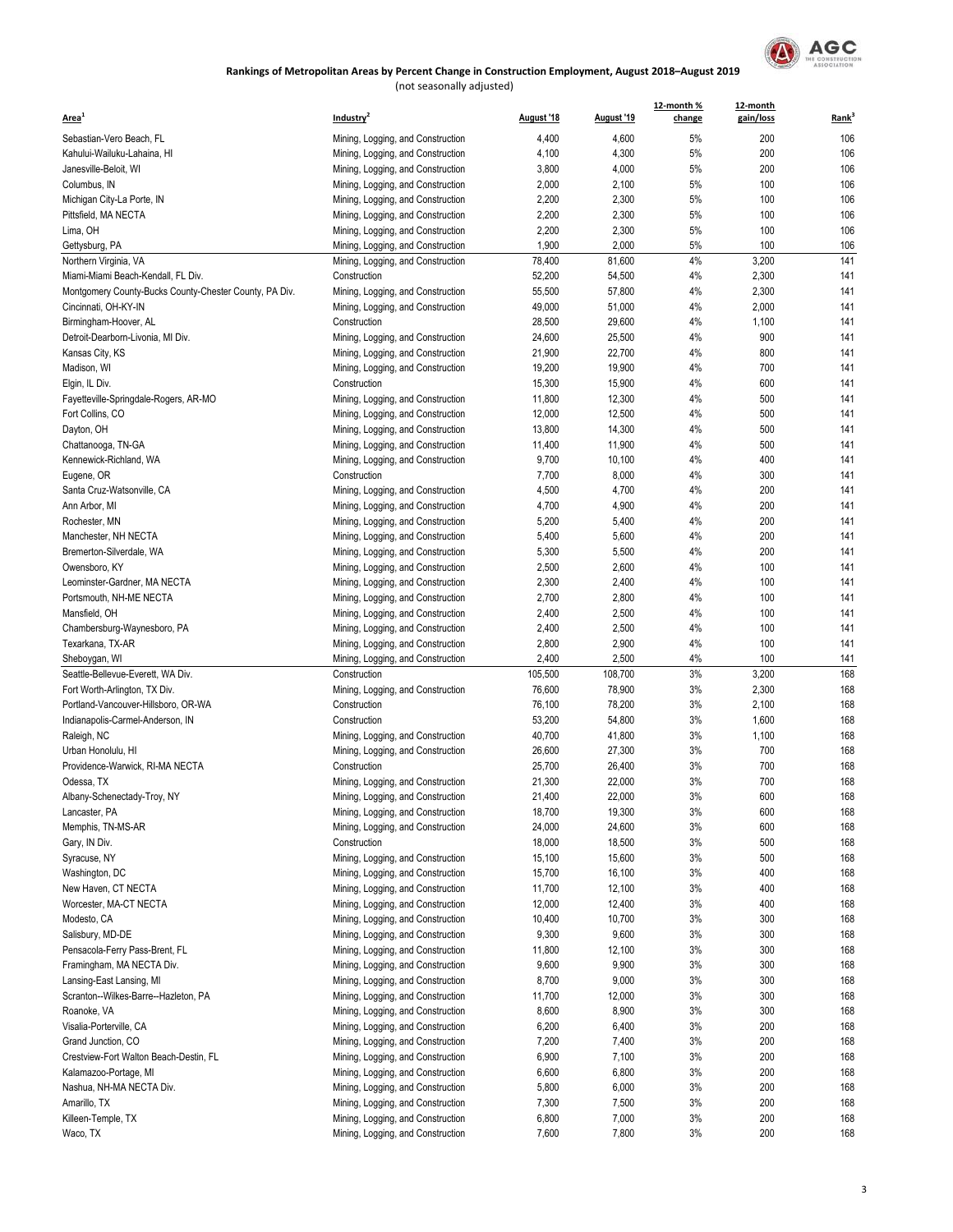

| Area <sup>1</sup>                             | Industry <sup>2</sup>                                                  | August '18       | August '19       | 12-month %<br>change | 12-month<br>gain/loss | Rank <sup>3</sup> |
|-----------------------------------------------|------------------------------------------------------------------------|------------------|------------------|----------------------|-----------------------|-------------------|
| Decatur, AL                                   | Mining, Logging, and Construction                                      | 4,000            | 4,100            | 3%                   | 100                   | 168               |
| Pueblo, CO                                    | Mining, Logging, and Construction                                      | 3,600            | 3,700            | 3%                   | 100                   | 168               |
| Bloomington, IL                               | Mining, Logging, and Construction                                      | 2,900            | 3,000            | 3%                   | 100                   | 168               |
| Champaign-Urbana, IL                          | Mining, Logging, and Construction                                      | 4,000            | 4,100            | 3%                   | 100                   | 168               |
| Lafayette-West Lafayette, IN                  | Mining, Logging, and Construction                                      | 3,700            | 3,800            | 3%                   | 100                   | 168               |
| Bowling Green, KY                             | Mining, Logging, and Construction                                      | 3,400            | 3,500            | 3%                   | 100                   | 168               |
| Lewiston-Auburn, ME NECTA                     | Mining, Logging, and Construction                                      | 2,900            | 3,000            | 3%                   | 100                   | 168               |
| Lawrence-Methuen Town-Salem, MA-NH NECTA Div. | Mining, Logging, and Construction                                      | 3,600            | 3,700            | 3%                   | 100                   | 168               |
| Taunton-Middleborough-Norton, MA NECTA Div.   | Mining, Logging, and Construction                                      | 3,500            | 3,600            | 3%                   | 100                   | 168               |
| Vineland-Bridgeton, NJ                        | Mining, Logging, and Construction                                      | 2,900            | 3,000            | 3%                   | 100                   | 168               |
| Las Cruces, NM                                | Mining, Logging, and Construction                                      | 3,700            | 3,800            | 3%                   | 100                   | 168               |
| Clarksville, TN-KY                            | Mining, Logging, and Construction                                      | 3,300            | 3,400            | 3%                   | 100                   | 168               |
| Wenatchee, WA                                 | Mining, Logging, and Construction                                      | 3,200            | 3,300            | 3%                   | 100                   | 168               |
| Fond du Lac, WI                               | Mining, Logging, and Construction                                      | 3,400            | 3,500            | 3%                   | 100                   | 168               |
| Casper, WY                                    | Construction                                                           | 2,900            | 3,000            | 3%                   | 100                   | 168               |
| Houston-The Woodlands-Sugar Land, TX          | Construction                                                           | 223,500          | 227,100          | 2%                   | 3,600                 | 214               |
| Denver-Aurora-Lakewood, CO                    | Mining, Logging, and Construction                                      | 110,600          | 112,900          | 2%                   | 2,300                 | 214               |
| Baltimore-Columbia-Towson, MD                 | Mining, Logging, and Construction                                      | 82,500           | 84,500           | 2%                   | 2,000                 | 214               |
| Warren-Troy-Farmington Hills, MI Div.         | Mining, Logging, and Construction                                      | 55,300           | 56,500           | 2%                   | 1,200                 | 214               |
| Austin-Round Rock, TX                         | Mining, Logging, and Construction                                      | 65,800           | 67,000           | 2%                   | 1,200                 | 214               |
| Calvert-Charles-Prince George's, MD           | Mining, Logging, and Construction                                      | 34,400           | 35,000           | 2%                   | 600                   | 214               |
| Corpus Christi, TX                            | Mining, Logging, and Construction                                      | 24,400           | 25,000           | 2%                   | 600                   | 214               |
| Grand Rapids-Wyoming, MI                      | Mining, Logging, and Construction                                      | 26,200           | 26,700           | 2%                   | 500                   | 214               |
| Augusta-Richmond County, GA-SC                | Mining, Logging, and Construction                                      | 17,300           | 17,700           | 2%                   | 400                   | 214               |
| Columbia, SC                                  | Mining, Logging, and Construction                                      | 17,600           | 18,000           | 2%                   | 400                   | 214               |
| Lexington-Fayette, KY                         | Mining, Logging, and Construction                                      | 13,100           | 13,400           | 2%                   | 300                   | 214               |
| Akron, OH                                     | Mining, Logging, and Construction                                      | 15,400           | 15,700           | 2%                   | 300                   | 214               |
| Peoria, IL                                    | Mining, Logging, and Construction                                      | 8,100            | 8,300            | 2%                   | 200                   | 214               |
| Lincoln, NE                                   | Mining, Logging, and Construction                                      | 9,600            | 9,800            | 2%                   | 200                   | 214               |
| Durham-Chapel Hill, NC                        | Mining, Logging, and Construction                                      | 8,800            | 9,000            | 2%                   | 200                   | 214               |
| Montgomery, AL                                | Mining, Logging, and Construction                                      | 6,300            | 6,400            | 2%                   | 100                   | 214               |
| Napa, CA                                      | Mining, Logging, and Construction                                      | 4,900            | 5,000            | 2%                   | 100                   | 214               |
| Gainesville, FL                               | Mining, Logging, and Construction                                      | 6,000            | 6,100            | 2%                   | 100                   | 214               |
| Panama City, FL                               | Mining, Logging, and Construction                                      | 5,600            | 5,700            | 2%                   | 100                   | 214               |
| Idaho Falls, ID                               | Mining, Logging, and Construction                                      | 4,400            | 4,500            | 2%                   | 100                   | 214               |
| Topeka, KS                                    | Mining, Logging, and Construction                                      | 5,800            | 5,900            | 2%                   | 100                   | 214               |
| Hickory-Lenoir-Morganton, NC                  | Mining, Logging, and Construction                                      | 4,400            | 4,500            | 2%                   | 100                   | 214               |
| Rapid City, SD                                | Mining, Logging, and Construction                                      | 5,500            | 5,600            | 2%                   | 100                   | 214               |
| Burlington-South Burlington, VT NECTA         | Mining, Logging, and Construction                                      | 6,400            | 6,500            | 2%                   | 100                   | 214               |
| Eau Claire, WI                                | Mining, Logging, and Construction                                      | 4,300            | 4,400            | 2%                   | 100                   | 214               |
| Oshkosh-Neenah, WI                            | Mining, Logging, and Construction                                      | 5,700            | 5,800            | 2%                   | 100                   | 214               |
| Anaheim-Santa Ana-Irvine, CA Div.             | Construction                                                           | 109,300          | 110,500          | 1%                   | 1,200                 | 240               |
| New York City, NY                             | Mining, Logging, and Construction                                      | 160,200          | 161,100          | 1%                   | 900                   | 240               |
| Milwaukee-Waukesha-West Allis, WI             | Construction                                                           | 34,500           | 35,000           | 1%                   | 500                   | 240               |
| Wichita, KS                                   | Mining, Logging, and Construction                                      | 17,300           | 17,500           | $1\%$                | 200                   | 240               |
| Allentown-Bethlehem-Easton, PA-NJ             | Mining, Logging, and Construction                                      | 14,500           | 14,700           | 1%                   | 200                   | 240               |
| Greensboro-High Point, NC                     | Mining, Logging, and Construction                                      | 15,800           | 15,900           | 1%                   | 100                   | 240               |
| Youngstown-Warren-Boardman, OH-PA             | Mining, Logging, and Construction                                      | 10,500           | 10,600           | 1%                   | 100                   | 240               |
|                                               |                                                                        |                  | 8,400            | 1%                   | 100                   | 240               |
| Reading, PA<br>College Station-Bryan, TX      | Mining, Logging, and Construction                                      | 8,300            |                  |                      |                       |                   |
| Greeley, CO                                   | Mining, Logging, and Construction<br>Mining, Logging, and Construction | 8,100<br>20,400  | 8,200            | 1%<br>1%             | 100<br>100            | 240<br>249        |
| San Jose-Sunnyvale-Santa Clara, CA            | Construction                                                           | 50,600           | 20,500<br>50,800 | 0.4%                 | 200                   | 250               |
|                                               |                                                                        |                  |                  |                      |                       |                   |
| Albuquerque, NM<br>Salt Lake City, UT         | Mining, Logging, and Construction                                      | 24,000<br>45,400 | 24,100<br>45,500 | 0.4%<br>0.2%         | 100<br>100            | 250<br>252        |
| Anniston-Oxford-Jacksonville, AL              | Mining, Logging, and Construction                                      | 1,100            | 1,100            | 0%                   | 0                     | 253               |
| Florence-Muscle Shoals, AL                    | Mining, Logging, and Construction                                      | 3,700            | 3,700            | 0%                   | 0                     | 253               |
|                                               | Mining, Logging, and Construction                                      |                  |                  |                      |                       |                   |
| Gadsden, AL                                   | Mining, Logging, and Construction                                      | 1,200            | 1,200            | 0%                   | 0                     | 253               |
| Yuma, AZ                                      | Mining, Logging, and Construction                                      | 2,500            | 2,500            | 0%                   | 0                     | 253               |
| Bakersfield, CA                               | Construction                                                           | 16,600           | 16,600           | 0%                   | 0                     | 253               |
| El Centro, CA                                 | Mining, Logging, and Construction                                      | 1,800            | 1,800            | 0%                   | 0                     | 253               |
| Dover, DE                                     | Mining, Logging, and Construction                                      | 2,700            | 2,700            | 0%                   | 0                     | 253               |
| Danville, IL                                  | Mining, Logging, and Construction                                      | 600              | 600              | 0%                   | 0                     | 253               |
| Decatur, IL                                   | Mining, Logging, and Construction                                      | 3,300            | 3,300            | 0%                   | 0                     | 253               |
| Springfield, IL                               | Mining, Logging, and Construction                                      | 4300             | 4300             | 0%                   | 0                     | 253               |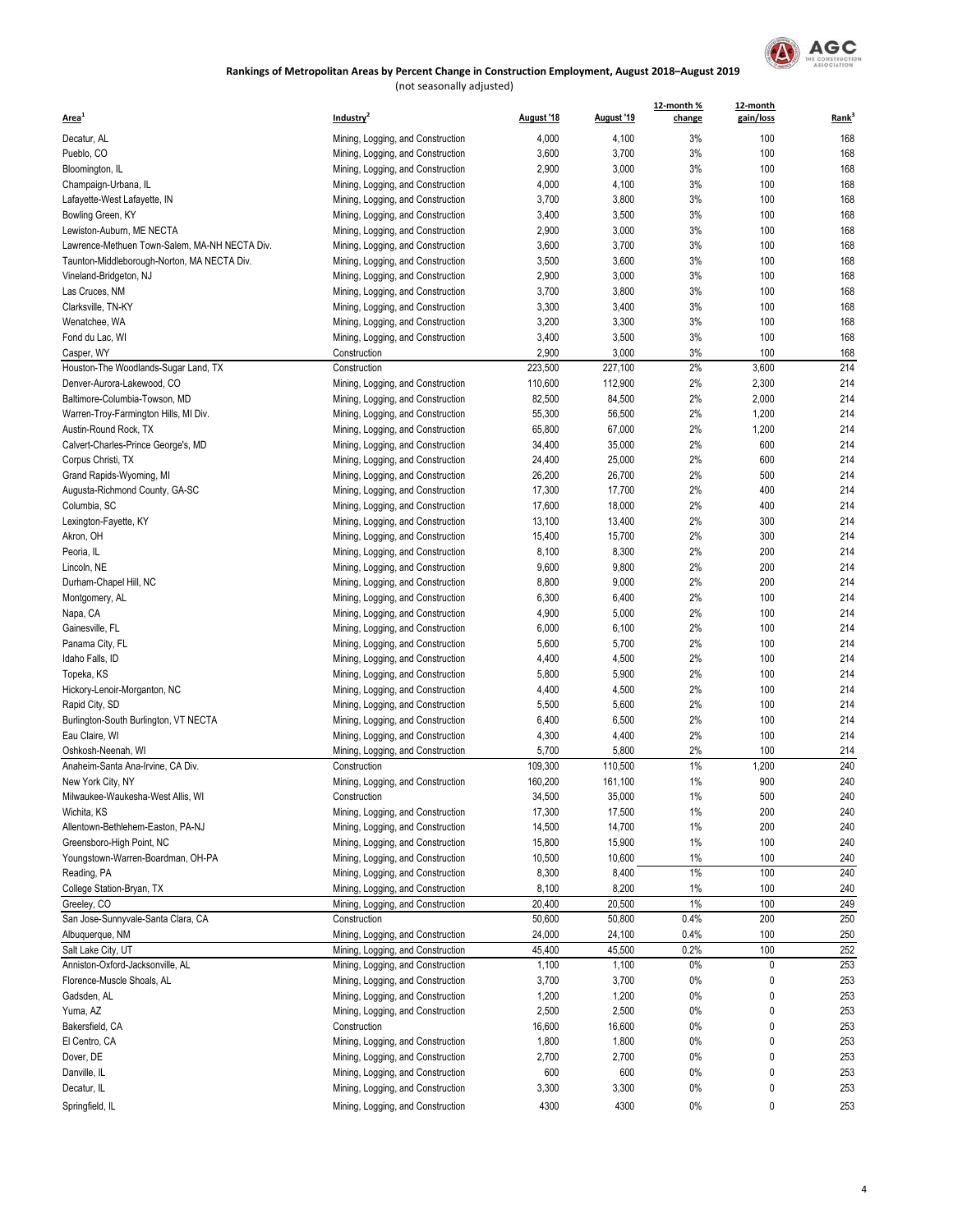

| Area <sup>1</sup>                              | Industry <sup>2</sup>             | August '18 | August '19 | 12-month %<br>change | 12-month<br>gain/loss | Rank       |
|------------------------------------------------|-----------------------------------|------------|------------|----------------------|-----------------------|------------|
| Terre Haute, IN                                | Mining, Logging, and Construction | 3,900      | 3,900      | 0%                   | 0                     | 253        |
| Elizabethtown-Fort Knox, KY                    | Mining, Logging, and Construction | 2,000      | 2,000      | 0%                   | 0                     | 253        |
| Brockton-Bridgewater-Easton, MA NECTA Div.     | Mining, Logging, and Construction | 5,600      | 5,600      | 0%                   | 0                     | 253        |
| New Bedford, MA NECTA                          | Mining, Logging, and Construction | 2,700      | 2,700      | 0%                   | 0                     | 253        |
| Battle Creek, MI                               | Mining, Logging, and Construction | 1,800      | 1,800      | 0%                   | 0                     | 253        |
| Bay City, MI                                   | Mining, Logging, and Construction | 1,400      | 1,400      | 0%                   | 0                     | 253        |
| Jackson, MI                                    | Mining, Logging, and Construction | 2,100      | 2,100      | 0%                   | 0                     | 253        |
| Niles-Benton Harbor, MI                        |                                   | 2,300      | 2,300      | 0%                   | 0                     | 253        |
|                                                | Mining, Logging, and Construction | 3,400      | 3,400      | 0%                   | 0                     | 253        |
| Saginaw, MI                                    | Mining, Logging, and Construction |            |            |                      | 0                     |            |
| Springfield, MO                                | Mining, Logging, and Construction | 9,100      | 9,100      | 0%                   |                       | 253        |
| Atlantic City-Hammonton, NJ                    | Mining, Logging, and Construction | 5,600      | 5,600      | 0%                   | 0                     | 253        |
| Trenton, NJ                                    | Mining, Logging, and Construction | 5,700      | 5,700      | 0%                   | 0                     | 253        |
| Ithaca, NY                                     | Mining, Logging, and Construction | 1,300      | 1,300      | 0%                   | 0                     | 253        |
| Utica-Rome, NY                                 | Mining, Logging, and Construction | 3,900      | 3,900      | 0%                   | 0                     | 253        |
| Burlington, NC                                 | Mining, Logging, and Construction | 2,900      | 2,900      | 0%                   | 0                     | 253        |
| Rocky Mount, NC                                | Mining, Logging, and Construction | 2,600      | 2,600      | 0%                   | 0                     | 253        |
| Grand Forks, ND-MN                             | Mining, Logging, and Construction | 3,300      | 3,300      | 0%                   | 0                     | 253        |
| Canton-Massillon, OH                           | Mining, Logging, and Construction | 9,800      | 9,800      | 0%                   | 0                     | 253        |
| Springfield, OH                                | Mining, Logging, and Construction | 1,300      | 1,300      | 0%                   | 0                     | 253        |
| Weirton-Steubenville, WV-OH                    | Mining, Logging, and Construction | 1,700      | 1,700      | 0%                   | 0                     | 253        |
| Lawton, OK                                     | Mining, Logging, and Construction | 1,700      | 1,700      | 0%                   | 0                     | 253        |
| Grants Pass, OR                                | Construction                      | 1,200      | 1,200      | 0%                   | 0                     | 253        |
| Altoona, PA                                    | Mining, Logging, and Construction | 3,200      | 3,200      | 0%                   | 0                     | 253        |
| East Stroudsburg, PA                           | Mining, Logging, and Construction | 2,000      | 2,000      | 0%                   | 0                     | 253        |
| Erie, PA                                       | Mining, Logging, and Construction | 4,500      | 4,500      | 0%                   | 0                     | 253        |
| Johnstown, PA                                  | Mining, Logging, and Construction | 2,500      | 2,500      | 0%                   | 0                     | 253        |
| Morristown, TN                                 | Mining, Logging, and Construction | 2,000      | 2,000      | 0%                   | 0                     | 253        |
| Abilene, TX                                    | Mining, Logging, and Construction | 5,100      | 5,100      | 0%                   | 0                     | 253        |
| Midland, TX                                    | Mining, Logging, and Construction | 38,500     | 38,500     | 0%                   | 0                     | 253        |
| Sherman-Denison, TX                            | Mining, Logging, and Construction | 3,200      | 3,200      | 0%                   | 0                     | 253        |
| Bellingham, WA                                 | Mining, Logging, and Construction | 8,500      | 8,500      | 0%                   | 0                     | 253        |
| Longview, WA                                   | Mining, Logging, and Construction | 3,500      | 3,500      | 0%                   | 0                     | 253        |
| Walla Walla, WA                                | Mining, Logging, and Construction | 1,100      | 1,100      | 0%                   | 0                     | 253        |
| Green Bay, WI                                  | Mining, Logging, and Construction | 8,800      | 8,800      | 0%                   | 0                     | 253        |
| La Crosse-Onalaska, WI-MN                      | Mining, Logging, and Construction | 3,100      | 3,100      | 0%                   | 0                     | 253        |
| Wausau, WI                                     | Mining, Logging, and Construction | 2,800      | 2,800      | 0%                   | 0                     | 253        |
| Riverside-San Bernardino-Ontario, CA           | Construction                      | 108,200    | 108,100    | $-0.1%$              | $-100$                | 299        |
| Boston-Cambridge-Newton, MA NECTA Div.         | Mining, Logging, and Construction | 74,100     | 73,900     | $-0.3%$              | $-200$                | 300        |
| Beaumont-Port Arthur, TX                       | Mining, Logging, and Construction | 20,700     | 20,600     | $-1%$                | $-100$                | 301        |
| Mobile, AL                                     | Mining, Logging, and Construction | 11,600     | 11,500     | $-1%$                | $-100$                | 302        |
| Little Rock-North Little Rock-Conway, AR       | Mining, Logging, and Construction | 17,400     | 17,300     | $-1%$                | $-100$                | 302        |
| Wilmington, NC                                 | Mining, Logging, and Construction | 8,900      | 8,800      | $-1%$                | $-100$                | 302        |
| Fargo, ND-MN                                   | Mining, Logging, and Construction | 9,800      | 9,700      | $-1%$                | $-100$                | 302        |
| Harrisburg-Carlisle, PA                        | Mining, Logging, and Construction | 12.900     | 12.800     | $-1%$                | $-100$                | 302        |
|                                                |                                   |            |            |                      | $-100$                | 302        |
| York-Hanover, PA<br>Tyler, TX                  | Mining, Logging, and Construction | 12,300     | 12,200     | $-1\%$<br>$-1\%$     | $-100$                |            |
| Boise City, ID                                 | Mining, Logging, and Construction | 6,800      | 6,700      |                      |                       | 302        |
|                                                | Mining, Logging, and Construction | 25,800     | 25,600     | $-1\%$               | $-200$                | 302<br>302 |
| Tulsa, OK                                      | Construction                      | 25,300     | 25,100     | $-1\%$               | $-200$                |            |
| Richmond, VA                                   | Mining, Logging, and Construction | 40,900     | 40,600     | $-1\%$               | $-300$                | 302        |
| Chicago-Naperville-Arlington Heights, IL Div.  | Construction                      | 139,900    | 138,700    | -1%                  | $-1,200$              | 302        |
| Tuscaloosa, AL                                 | Mining, Logging, and Construction | 6,500      | 6,400      | $-2%$                | $-100$                | 313        |
| Hagerstown-Martinsburg, MD-WV                  | Mining, Logging, and Construction | 5,000      | 4,900      | $-2%$                | $-100$                | 313        |
| Binghamton, NY                                 | Mining, Logging, and Construction | 4,600      | 4,500      | -2%                  | $-100$                | 313        |
| San Angelo, TX                                 | Mining, Logging, and Construction | 4,100      | 4,000      | -2%                  | $-100$                | 313        |
| Charlottesville, VA                            | Mining, Logging, and Construction | 6,000      | 5,900      | -2%                  | $-100$                | 313        |
| Fort Wayne, IN                                 | Mining, Logging, and Construction | 11,700     | 11,500     | -2%                  | $-200$                | 313        |
| Jackson, MS                                    | Construction                      | 9,800      | 9,600      | $-2%$                | $-200$                | 313        |
| Huntington-Ashland, WV-KY-OH                   | Mining, Logging, and Construction | 8,700      | 8,500      | -2%                  | $-200$                | 313        |
| Buffalo-Cheektowaga-Niagara Falls, NY          | Mining, Logging, and Construction | 23,200     | 22,800     | -2%                  | -400                  | 313        |
| Knoxville, TN                                  | Mining, Logging, and Construction | 18,600     | 18,200     | -2%                  | -400                  | 313        |
| Middlesex-Monmouth-Ocean, NJ                   | Mining, Logging, and Construction | 41,300     | 40,500     | -2%                  | -800                  | 313        |
| Nashville-Davidson--Murfreesboro--Franklin, TN | Mining, Logging, and Construction | 47,200     | 46,100     | -2%                  | $-1,100$              | 313        |
| Santa Fe, NM                                   | Mining, Logging, and Construction | 2,900      | 2,800      | $-3%$                | $-100$                | 325        |
| Jackson, TN                                    | Mining, Logging, and Construction | 2,900      | 2,800      | $-3%$                | $-100$                | 325        |
| Wichita Falls, TX                              | Mining, Logging, and Construction | 3,000      | 2,900      | -3%                  | $-100$                | 325        |
| Cheyenne, WY                                   | Mining, Logging, and Construction | 4,000      | 3,900      | $-3%$                | $-100$                | 325        |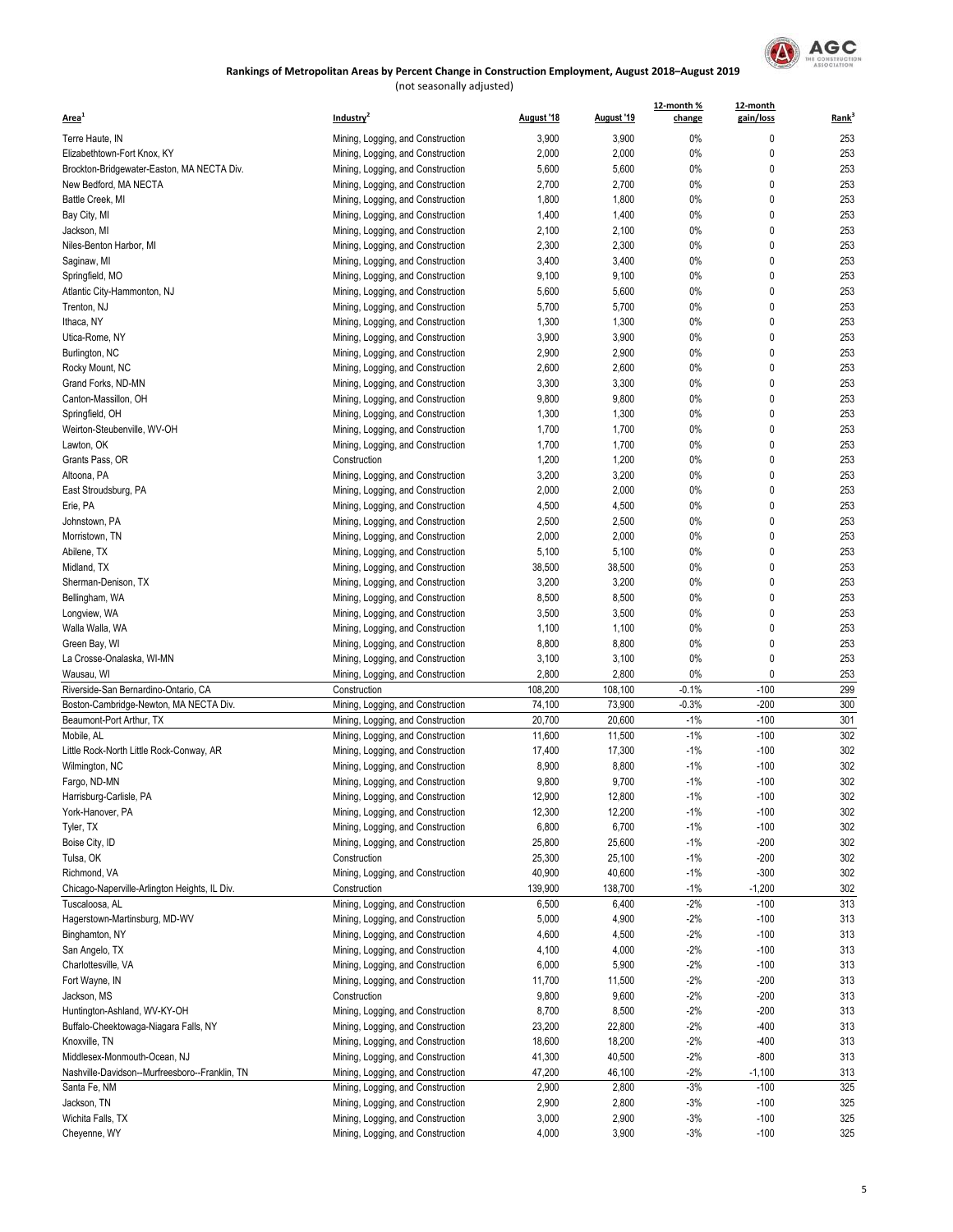

6

## **Rankings of Metropolitan Areas by Percent Change in Construction Employment, August 2018–August 2019**

| (not seasonally adjusted) |  |
|---------------------------|--|
|---------------------------|--|

| Area <sup>1</sup>                                      | Industry <sup>2</sup>             | August '18 | August '19 | 12-month %<br>change | 12-month<br>gain/loss | Rank <sup>3</sup> |
|--------------------------------------------------------|-----------------------------------|------------|------------|----------------------|-----------------------|-------------------|
| Kingsport-Bristol-Bristol, TN-VA                       | Mining, Logging, and Construction | 6,300      | 6.100      | $-3%$                | $-200$                | 325               |
| Lynchburg, VA                                          | Mining, Logging, and Construction | 6,000      | 5,800      | $-3%$                | $-200$                | 325               |
| Charleston, WV                                         | Mining, Logging, and Construction | 7,400      | 7,200      | $-3%$                | $-200$                | 325               |
| Lafayette, LA                                          | Construction                      | 10,000     | 9,700      | $-3%$                | $-300$                | 325               |
| Vallejo-Fairfield, CA                                  | Construction                      | 12,100     | 11,700     | $-3%$                | $-400$                | 325               |
| Lake Charles, LA                                       | Construction                      | 27,400     | 26,500     | $-3%$                | $-900$                | 325               |
| Fort Lauderdale-Pompano Beach-Deerfield Beach, FL Div. | Construction                      | 48,600     | 47,300     | $-3%$                | $-1,300$              | 325               |
| Dothan, AL                                             | Mining, Logging, and Construction | 2,600      | 2,500      | $-4%$                | $-100$                | 336               |
| Glens Falls, NY                                        | Mining, Logging, and Construction | 2,800      | 2,700      | $-4%$                | $-100$                | 336               |
| Johnson City, TN                                       | Mining, Logging, and Construction | 2,400      | 2,300      | $-4%$                | $-100$                | 336               |
| Fort Smith, AR-OK                                      | Mining, Logging, and Construction | 5,400      | 5,200      | $-4%$                | $-200$                | 336               |
| Haverhill-Newburyport-Amesbury Town, MA-NH NECTA Div.  | Mining, Logging, and Construction | 5,100      | 4,900      | $-4%$                | $-200$                | 336               |
| Shreveport-Bossier City, LA                            | Construction                      | 8,000      | 7,700      | $-4%$                | $-300$                | 336               |
| Olympia-Tumwater, WA                                   | Mining, Logging, and Construction | 7,000      | 6,700      | $-4%$                | $-300$                | 336               |
| Silver Spring-Frederick-Rockville, MD Div.             | Mining, Logging, and Construction | 35,700     | 34,300     | $-4%$                | $-1,400$              | 336               |
| Charlotte-Concord-Gastonia, NC-SC                      | Mining, Logging, and Construction | 65,800     | 62,900     | $-4%$                | $-2,900$              | 336               |
| Watertown-Fort Drum, NY                                | Mining, Logging, and Construction | 2.000      | 1.900      | $-5%$                | $-100$                | 345               |
| McAllen-Edinburg-Mission, TX                           | Mining, Logging, and Construction | 8,400      | 8,000      | $-5%$                | $-400$                | 345               |
| Baton Rouge, LA                                        | Construction                      | 55,000     | 52,400     | $-5%$                | $-2,600$              | 345               |
| Elmira, NY                                             | Mining, Logging, and Construction | 1,700      | 1,600      | $-6%$                | $-100$                | 348               |
| Victoria, TX                                           | Mining, Logging, and Construction | 4,800      | 4,500      | $-6%$                | $-300$                | 348               |
| San Luis Obispo-Paso Robles-Arroyo Grande, CA          | Mining, Logging, and Construction | 8,100      | 7,600      | $-6%$                | $-500$                | 348               |
| Kankakee, IL                                           | Mining, Logging, and Construction | 1,500      | 1,400      | $-7%$                | $-100$                | 351               |
| Brownsville-Harlingen, TX                              | Mining, Logging, and Construction | 2,900      | 2,700      | $-7%$                | $-200$                | 351               |
| Gulfport-Biloxi-Pascagoula, MS                         | Mining, Logging, and Construction | 7,600      | 7.100      | $-7%$                | $-500$                | 351               |
| Evansville, IN-KY                                      | Mining, Logging, and Construction | 10,500     | 9.800      | $-7%$                | $-700$                | 351               |
| Hartford-West Hartford-East Hartford, CT NECTA         | Mining, Logging, and Construction | 20,800     | 19,300     | $-7%$                | $-1,500$              | 351               |
| Houma-Thibodaux, LA                                    | Construction                      | 5.100      | 4,700      | $-8%$                | $-400$                | 356               |
| Fairbanks, AK                                          | Construction                      | 3,500      | 3,200      | $-9%$                | $-300$                | 357               |
| Longview, TX                                           | Mining, Logging, and Construction | 14,900     | 13,600     | $-9%$                | $-1,300$              | 357               |
| Atlantic City-Hammonton, NJ                            | Mining, Logging, and Construction | 6,700      | 5,700      | $-15%$               | $-1,000$              | 358               |

<sup>[1](https://www.bea.gov/regional/docs/msalist.cfm)</sup>[Area](https://www.bea.gov/regional/docs/msalist.cfm)[: Metropolitan statistical areas \(MSAs\) are designated by the Office of](https://www.bea.gov/regional/docs/msalist.cfm) Management and Budget. MSAs generally cover one or more entire counties or county equivalents or New England City and Town Area (NECTA) in the [those metros and each of their divisions. Click here for a list of counties in ea](https://www.bea.gov/regional/docs/msalist.cfm)ch MSA and division.

<sup>2</sup>Industry: The Bureau of Labor Statistics (BLS) only reports construction employment combined with mining and logging in most metros, because of small sample sizes or to preserve confidentiality for industries with few

<sup>3</sup>Rank: BLS currently provides construction (or combined construction, mining and logging) employment data for 358 metro areas, rounded to the nearest 100. Thus, it is not possible to calculate percent changes more